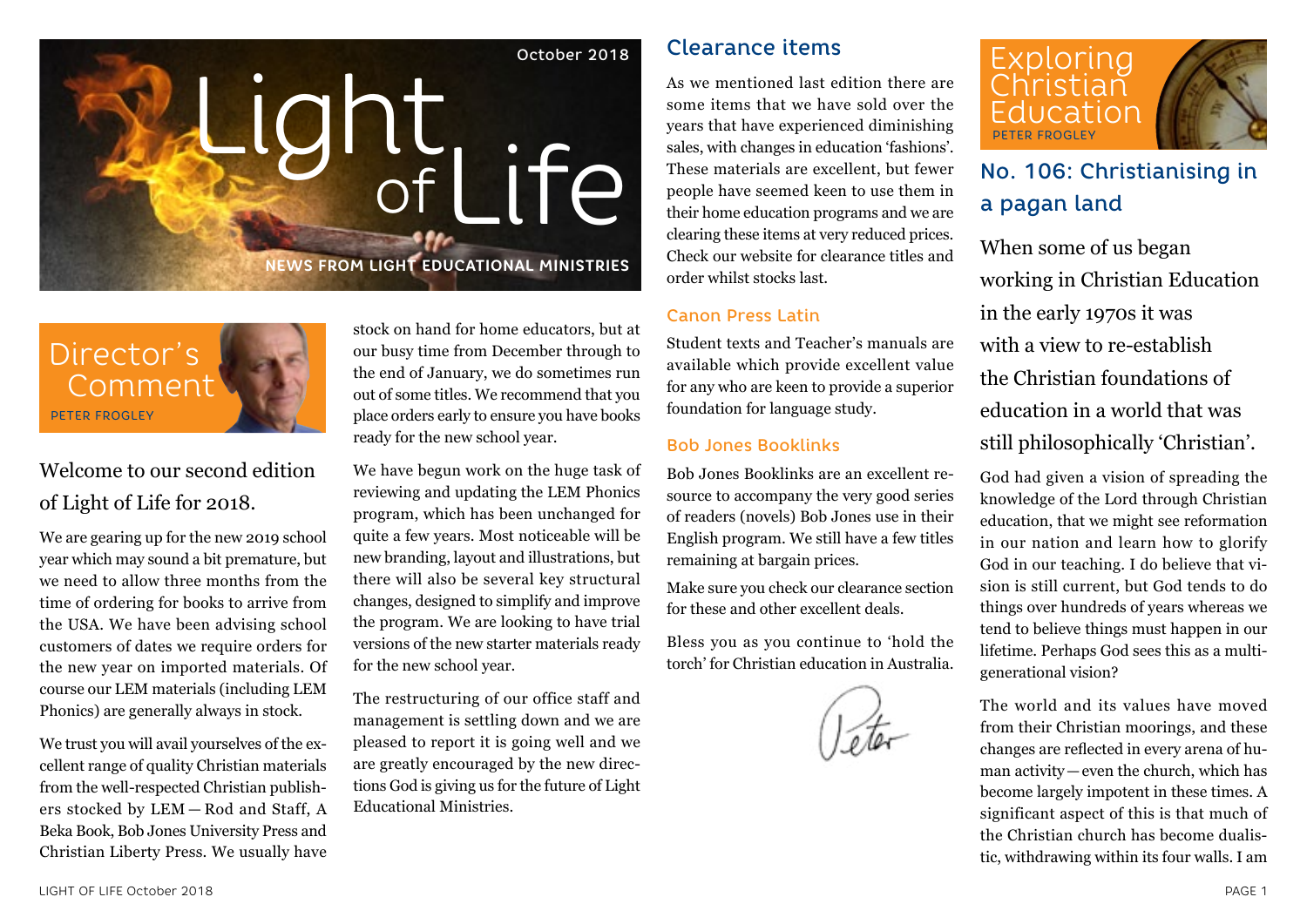defining dualism here as seeing that 'my Christian faith is personal and should be practiced privately, so as not to offend others of differing persuasions'.

For example, many of us are delighted that we now have a Christian Prime Minister who has been bold in declaring his commitment to Christ. But he has been quick to provide an example of dualism in explaining that his faith does not define his political decisions, rather it is a strongly personal, private faith. This is the exact position the world has told the Christians they should hold and many have believed this—consigning themselves to irrelevance in the nation. We have tended to believe the falsehood that as we are a multicultural nation we must not just tolerate, we must embrace other cultures.

That sounds fine until we understand Van Til's assertion that 'culture is religion externalised'. Then we can understand the legislated position that we are not to push our religion on any other person, unless they specifically ask.

There is a major confrontation here for Christians as the Bible is quite explicit in teaching that God is Lord of all, that Jesus holds all authority, that all nations should be discipled to Christ and that God's law is the Law for all mankind. Jesus Himself summarised this when he said:

All authority has been given to Me in heaven and on earth.

Go therefore and make disciples of all the nations, baptizing them in

the name of the Father and of the Son and of the Holy Spirit, teaching them to observe all things that I have commanded you; and lo, I am with you always, even to the end of the age. *Matthew 28:18–20*

It seems difficult to gainsay that Christianity and God's plan is anything other than conforming all things to the purpose and will of God. Thus, dualism could be said to be 'consigning Christianity to the dustbin of history'. Christians should keep out of the public square, we are told—the world does not wish to hear what we would have to say!

This is but a passing opposition. Dualism will not triumph in the long term as God has invested more than adequate power in us to see the world transformed as a fruit of Christ's work and sacrifice.

The challenge for the church today is to depaganise our nations. In our post-modern world virtually every reference to God has been expunged from public life. Our images and gods are pagan! Christians are advised they are not welcome and, if they think they are, the world will (and is) passing laws to prevent Christians acting biblically.

## Fortress defence?

In this context it is difficult to avoid developing a 'fortress mentality' separating ourselves and our families from the wicked, pagan culture. The alternative seems to be to get lost in the paganism of the world. Each of these options presents its own

challenge. If we separate from the pagan society to live in communes (or the like), history would instruct us that we run the grave risk of becoming cultic in our expression and practice of Christianity. This is, of course, why the Bible instructs us to take the message of the gospel to all people. We must have an outward-looking faith. On the other hand, if we release our children to the pagan world we should not be surprised if they become pagans.

For most of church history Christians have lived in pagan cultures. Certainly, the New Testament testifies to the church living in the pagan world of the Roman Empire. It was tough being a Christian in those days, but it tended to produce tough Christians! Whilst we read of many horror stories of Roman times, not a lot has been written on how families fared. But suffice to say that Christians have faced similar situations many times over the past two thousand years and Christianity has triumphed in the midst of many varied expressions of paganism — and it will be so again as we enter into darker days!

## In, not of

Our victory, however, will not come through compromising with Paganism, as Scripture calls us to come out from amongst that way of life. We are *in* the world but not *of* the world. Here are some suggested keys that may help us to do this.

**1. Ensure the priority of our call to faith** know with certainty that you are 'born again'.

- **2. Ensure we have an adequate biblical understanding (doctrinal base) to enable us to stand upon its teaching.** Have a sufficient knowledge of Christian doctrine to know what you should stand upon!
- **3. Be strong participants in our local church.** Be a part of a local body of Christ, not just an attendee!
- **4. Be willing to stand on biblical truth as directed by the Lord**— in other words, allow God to choose the 'hill worth dying on'. We Christians are often giving to majoring on minors!
- **5. Be satisfied that historically martyrdom has always been a potential for Christians**, but be sure that the 'hill worth dying on' is for the sake of His Kingdom and not some personal quirk in belief held in stubborn foolishness.
- **6. Be aware that the enemy of the faith is ruthless** and has time and again demonstrated his willingness to put Christians to death—not just historically, but perhaps even more so today!

The idea of martyrdom may be terrifying to the vast majority of us, but for much of the Christian world, even today, it is an expected consequence of living for Christ.

It would be nice to think that none of my pessimism will come to pass, but we do need to be aware of increasing antagonism to our Christian faith in the increasingly pagan world of the twenty-first century.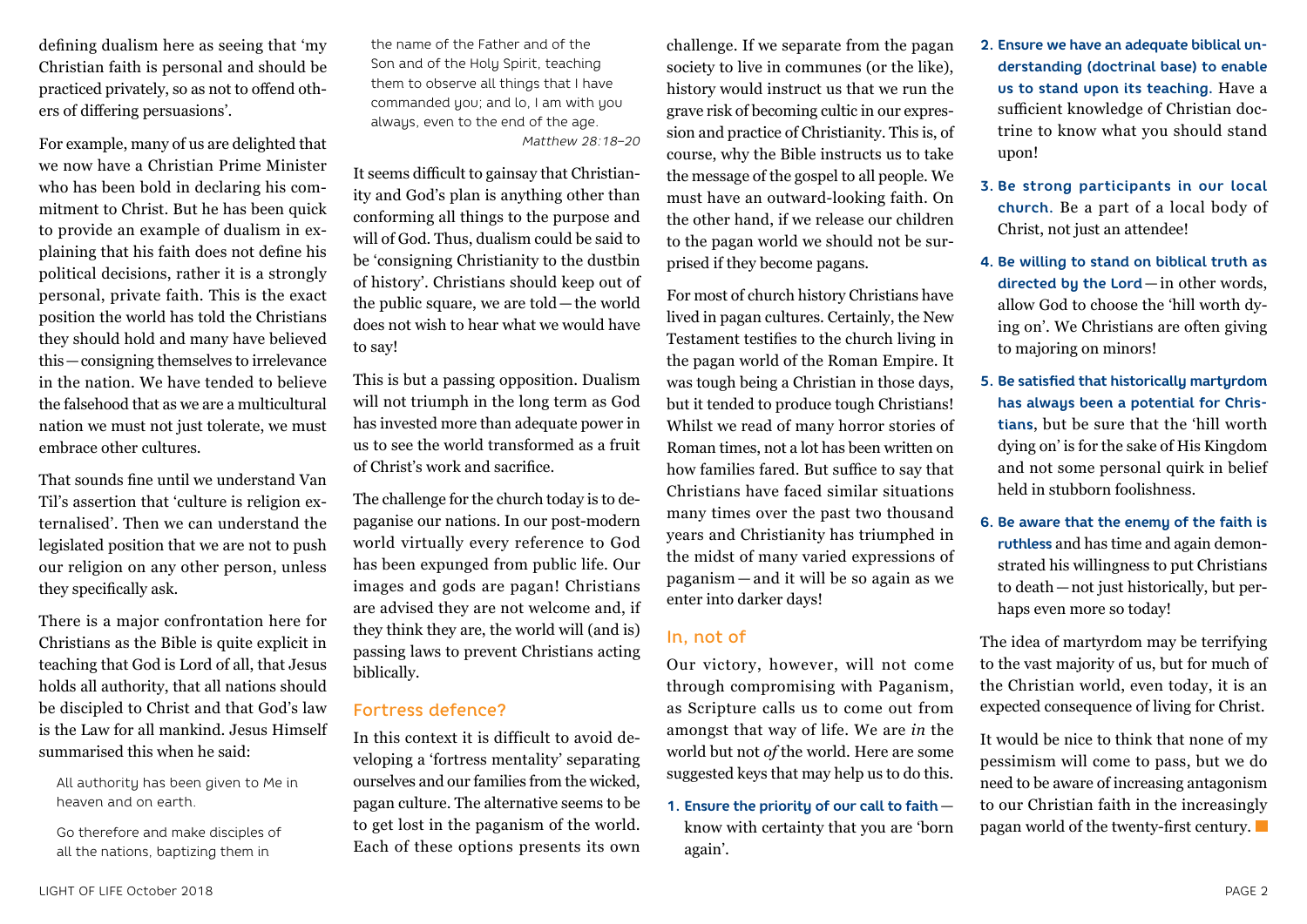

John Garrard is now firmly at the helm of the LEM Phonics program and is working with our Registered Instructors to review, edit and produce new LEM Phonics materials.

Current research (including recent studies from the US, UK and our own Edith Cowan University) continue to confirm systematic phonics as the most effective method for teaching English. Whilst the core components of LEM Phonics still fit this philosophy, some structures and resources of the program definitely required updating from their essentially unchanged 1995 versions.

In addition, we have endeavoured to address several aspects of the program which consistently caused confusion amongst teachers and students.

Three key words that have informed our decisions on program changes have been *simplicity*, *consistency* and *availability*. To this end we have taken the feedback from instructors, teachers and students and simplified and refined the program in these key areas:

- 1. More contemporary look, feel and branding
	- 2. Simplified methods for some rules and phonograms
	- 3. State-based handwriting in Workbooks and Phonogram Cards.

We have identified the need for certain LEM Phonics resources to be available with different handwriting styles for each State. Thus we have invested in new production equipment that will allow professional quality workbooks, phonogram cards and other resources to be produced in-house, and effectively on-demand. This will also allow us to continue production of the existing versions of resources for those who need extra transition time.

New versions of the LEM Phonics Manual, Phonogram Cards, Word List K and Workbooks 1 and 2 are available to order for the 2019 school year, with a proposed completion mid-January. Subsequent new resources (including a brand new set of Prep/Kinder readers) will be rolled out during 2019.

Existing versions of all resources will continue to be available in the interim.

We have engaged a new illustrator, purchased new equipment and taken on new suppliers to ensure that LEM Phonics remains the pre-eminent Australian synthetic phonics program.

Please keep us (and particularly John) in your prayers as we move forward in this exciting initiative.

# New Registered Instructor Frances Prentice



We now have four Registered Instructors with the addition of Frances Prentice from Chinchilla (near Toowoomba) in Queensland.

Beginning her education career in 1994, Frances worked as a Speech Pathologist before becoming an Advisory Visiting Teacher for Speech Language Impairment, and has also taught kindergarten and primary classes. She has five children and whilst raising them has worked part time as a Learning Support Teacher and tutor. Frances became an LEM Phonics Registered Instructor in 2018 with a vision to help teachers and students learn a comprehensive form of literacy, giving them the confidence to achieve their potential.

We are keen to see other Registered Instructors come on board to help spread the LEM Phonics message in every state across the nation, and we look forward to seeing Frances make an impact with the teachers and schools she is involved with.



A Beka Book

Grade 2 Arithmetic 2nd edition



Hop around the world through jungles, ponds, and national parks as students sharpen basic arithmetic skills and use them in new areas such as carrying in addition, borrowing in subtraction, and applying fractions. Using delightful themes and full-colour illustrations, this work-text presents concepts in an orderly manner, building on prior learning and including consistent year-long review.

| Student Text          | \$36.40 |
|-----------------------|---------|
| Teacher Edition       | \$54.75 |
| Tests and Speed Drill | \$13.60 |
| Answer Key to Tests   | \$23.70 |

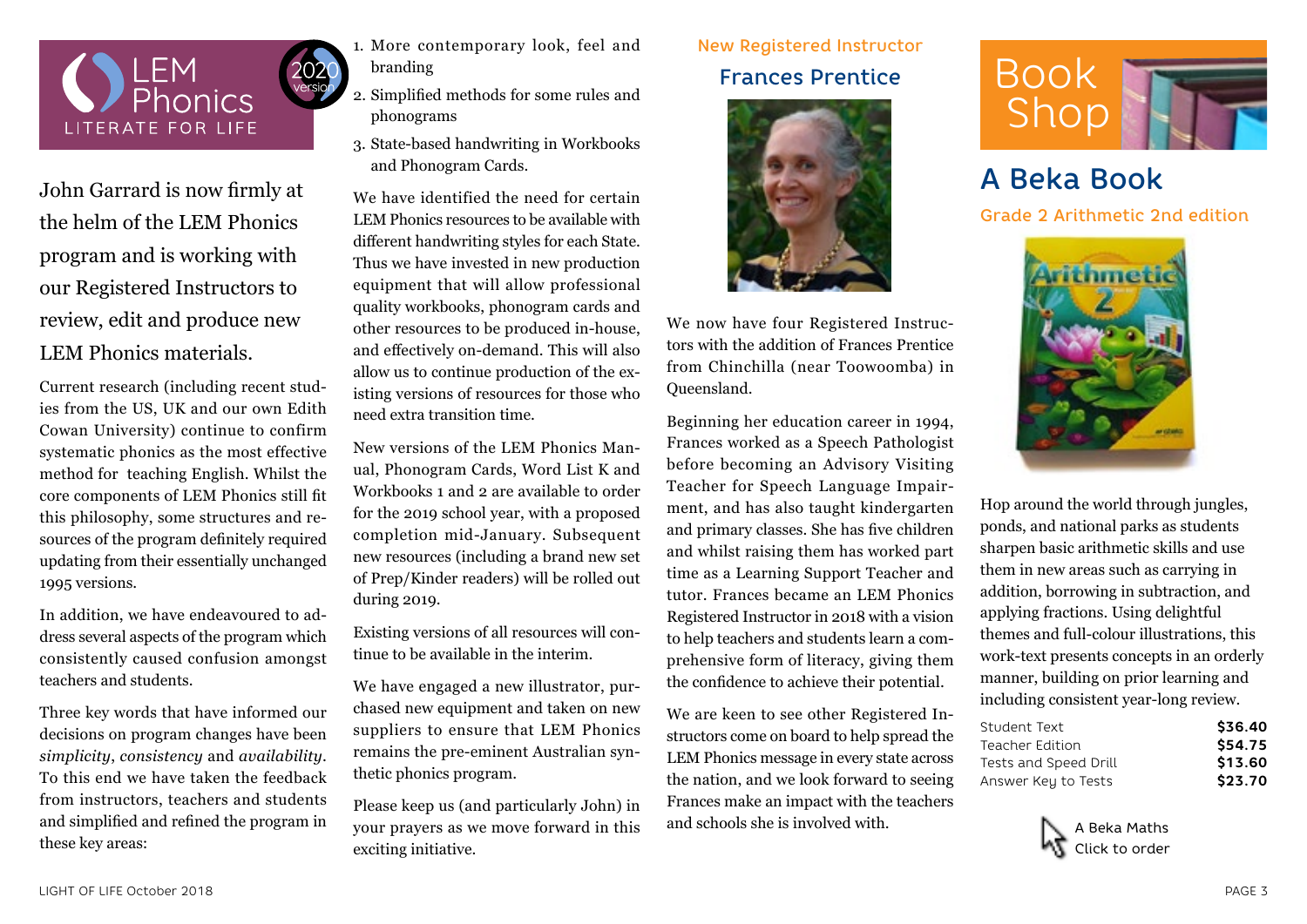# Bob Jones New Editions



## Grade 2 English 3rd Edition

This writing and grammar course emphasises the understanding of subjects and verbs and develops familiarity with the five steps in the writing process. Chapters cover sentences, personal stories, nouns, instructions, action verbs, poetry, study skills, research reports, pronouns, friendly letters, opinion paragraphs and adjectives. The text provides guided practice, independent practice, and review. At the back is the writing handbook containing a dictionary, thesaurus and writing models.

| Student Text            | \$44.50  |
|-------------------------|----------|
| Teacher Edition with CD | \$110.00 |
| Test                    | \$14.15  |
| Answer Key to Test      | \$17.00  |



Grade 1 Spelling 3rd edition

The Spelling 1 Student Worktext has been revised to include colourful worktext pages with activities such as rhyming, using words in context of their meaning, proofreading, and dictionary skills to reinforce the spelling patterns that are being taught and to strengthen communication skills. Thirty weekly spelling lists are included, and each list contains approximately 10 words. Spelling 1 corresponds closely with Phonics & English 1 and Reading 1. It enhances the phonics instructional strands and helps make reading-writing connections.

| Student Text    | \$40.15 |
|-----------------|---------|
| Teacher Edition | \$44.50 |

Bob Jones English/Spelling Click to order



# Grade 2 Science 4th edition

Covers the scientific method, living things, plants, environments, fossils, parts of the earth, natural resources, how the earth moves, light and shadows, changing matter, how things move, and the systems of the body. Science process skills are developed by participating in hands-on activites and projects.

| \$69.85 |
|---------|
| \$99.95 |
| \$47.15 |
| \$27.50 |
| \$14.15 |
| \$17.00 |
|         |

## Grade 3 Science 4th edition

Presents science as a way of describing what God has created. Topics covered include animal classification, plants, ecosystems, matter, sound, energy, minerals, weather, the solar system, cells and skin. Hands-on experiments and activities help to develop skills in the scientific method.

| Student Text                  | \$69.95 |
|-------------------------------|---------|
| Teacher Edition with CD       | \$99.95 |
| Student Activity Manual       | \$47.15 |
| Answer Key to Activity Manual | \$27.50 |
| Tests                         | \$14.15 |
| Answer Key to Tests           | \$17.00 |